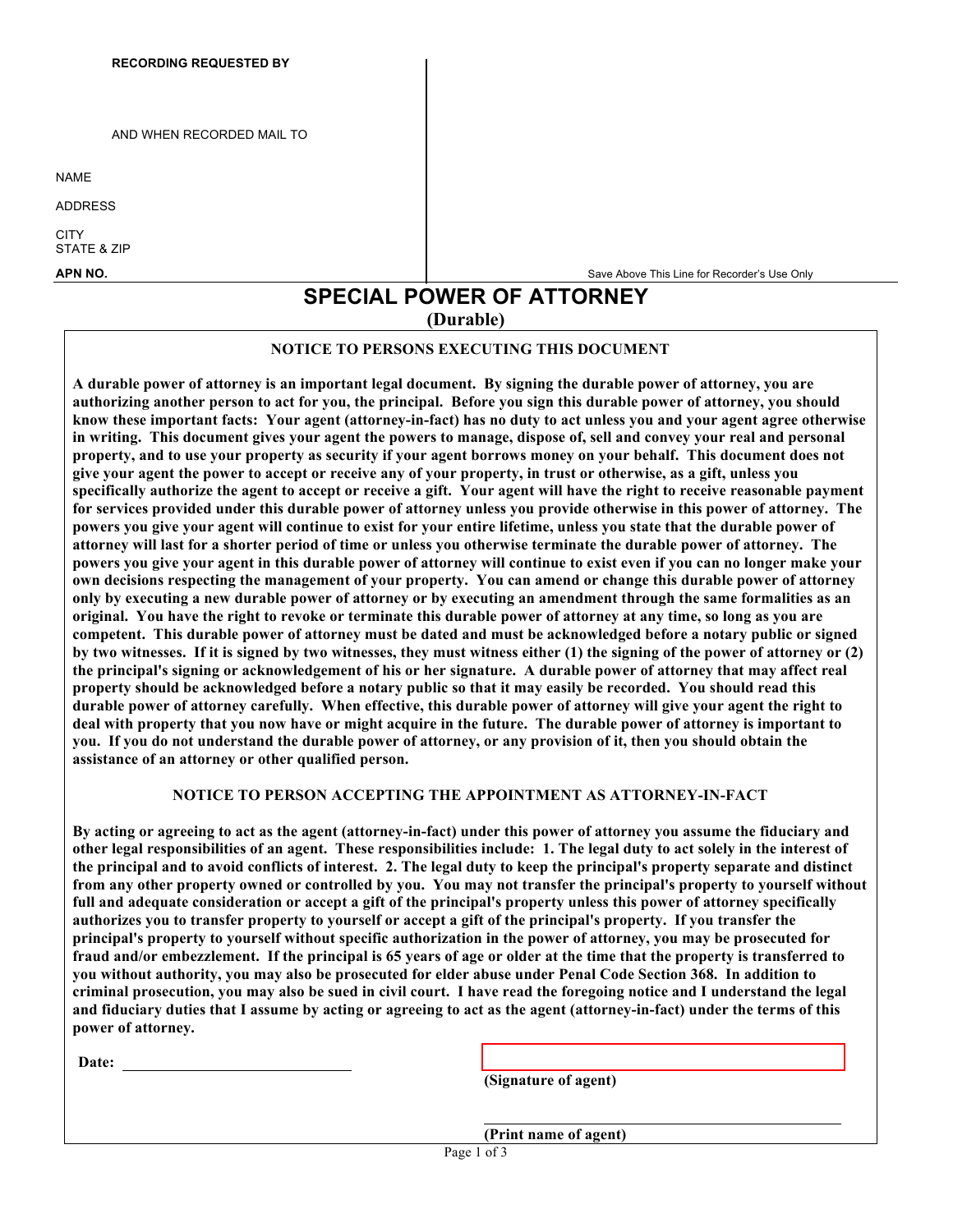A notary public or other officer completing this certificate verifies only the identity of the individual who signed the document to which this certificate is attached, and not the truthfulness, accuracy, or validity of that document.

State of California

County of \_\_\_\_\_\_\_\_\_\_\_\_\_\_\_\_\_\_\_\_\_\_\_\_\_\_\_\_\_

On before me, the contract of the before me, the contract of the contract of the contract of the contract of the contract of the contract of the contract of the contract of the contract of the contract of the contract of t

Public, personally appeared **Exercise 2.** Note that the set of the set of the set of the set of the set of the set of the set of the set of the set of the set of the set of the set of the set of the set of the set of the s proved to me on the basis of satisfactory evidence to be the person(s) whose name(s) is/are subscribed to the within instrument and acknowledged to me that he/she/they executed the same in his/her/their authorized capacity(ies), and that by his/her/their signature(s) on the instrument the person(s), or the entity upon behalf of which the person(s) acted, executed the instrument.

**I certify under PENALTY OF PERJURY under the laws of the State of California that the foregoing paragraph is true and correct.** 

WITNESS my hand and official seal.

Signature (Seal)

TO WHOM IT MAY CONCERN:

I, (the principal), the undersigned (jointly and severally, if more than one) hereby make, constitute and appoint (the agent) my true and lawful attorney in fact for me and in my name, place and stead:

1. To manage, control, lease, sublease, and otherwise act concerning the principal's interest in the real property described in this instrument; to collect receive rents or income therefrom: pay taxes, charges, and assessments on the same; repair, maintain, protect, preserve, alter, and improve the same; commit the principal's resources and contract on the principal's behalf regarding the same; and do all things necessary or expedient to be done in the agent's judgment in connection with the property.

2. To grant, exchange, convey, sell, transfer, mortgage, deed in trust, borrow, encumber, hypothecate, pledge, and otherwise deal in the real property described in this instrument and to execute such instruments as the agent considers proper, specifically including but not limited to the power to:

(a)Represent the principal in negotiations for the sale of the real property described in this instrument, including but not limited to entering into listing agreements with brokers or other agents regarding such sale.

(b)Execute, acknowledge and deliver contracts of sale, escrow instructions, deeds, covenants, agreements, assignments or agreements, and all other documents needed with respect to the sale of the real property described in this instrument.

3. Without limiting the generality of the foregoing, generally to do, execute, and perform any other act, deed, matter, or thing, that in the agent's opinion ought to be done, executed, or performed in conjunction with this power of attorney, of every kind and nature, as fully and effectively as the principal could if personally present. This power of attorney shall not be affected by the principal's subsequent incapacity.

This power of attorney is granted for a limited period of time, becoming effective on , and terminating on

The principal does hereby ratify and confirm all that the agent shall do, or cause to be done by virtue of this power of attorney.

The property affected by this limited power of attorney is that real property: In , County of , State of California, commonly known as ; more particularly described on **Exhibit A attached hereto** and incorporated by reference in this instrument.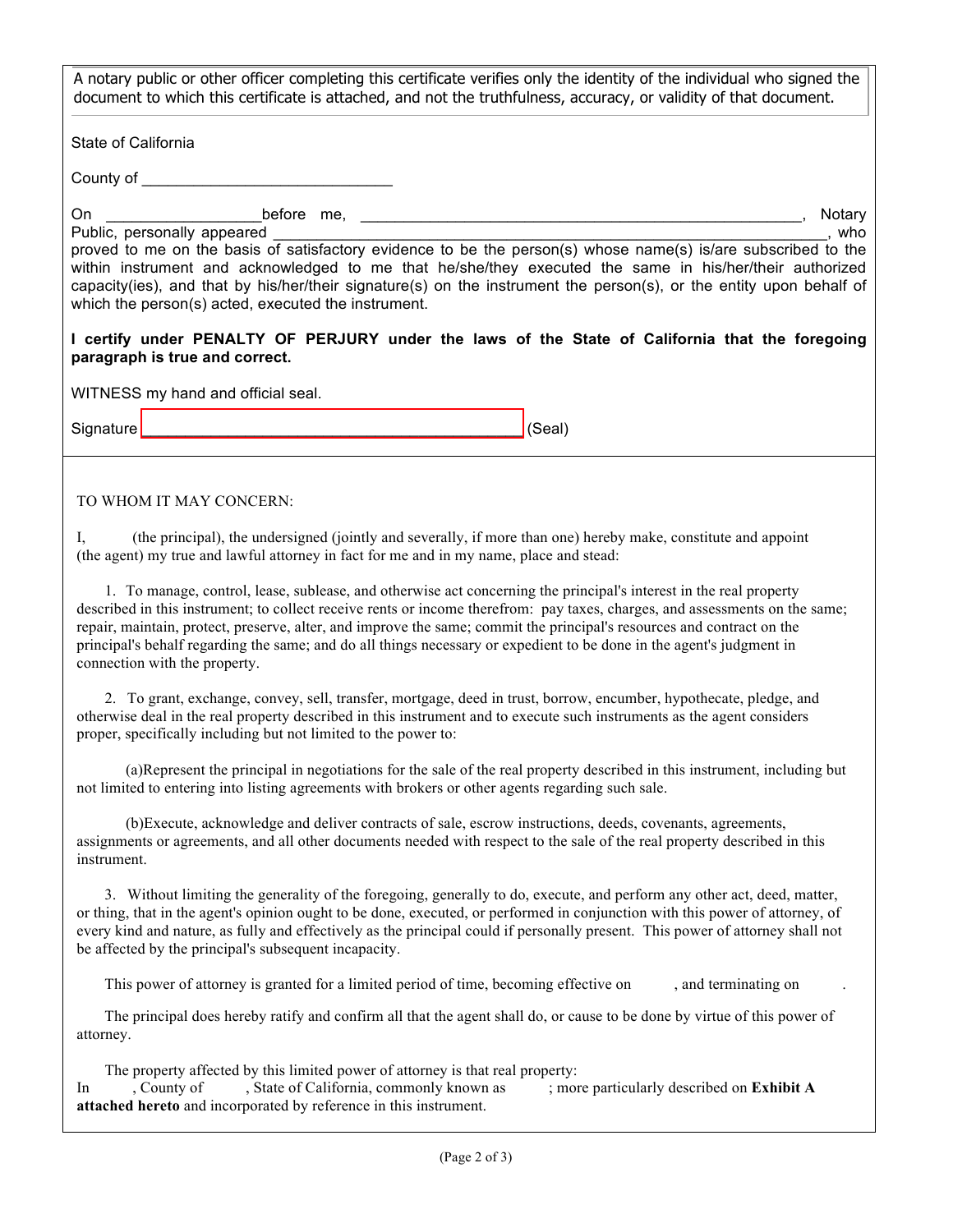| IN WITNESS WHEREOF, the principal has signed this special power of attorney on                                                                                                                                                                         |                                                                                                                                                                                                                                                                                                                                                                                                                                                                  |
|--------------------------------------------------------------------------------------------------------------------------------------------------------------------------------------------------------------------------------------------------------|------------------------------------------------------------------------------------------------------------------------------------------------------------------------------------------------------------------------------------------------------------------------------------------------------------------------------------------------------------------------------------------------------------------------------------------------------------------|
|                                                                                                                                                                                                                                                        |                                                                                                                                                                                                                                                                                                                                                                                                                                                                  |
|                                                                                                                                                                                                                                                        |                                                                                                                                                                                                                                                                                                                                                                                                                                                                  |
|                                                                                                                                                                                                                                                        |                                                                                                                                                                                                                                                                                                                                                                                                                                                                  |
|                                                                                                                                                                                                                                                        |                                                                                                                                                                                                                                                                                                                                                                                                                                                                  |
| A notary public or other officer completing this<br>certificate verifies only the identity of the<br>individual who signed the document to which this<br>certificate is attached, and not the truthfulness,<br>accuracy, or validity of that document. |                                                                                                                                                                                                                                                                                                                                                                                                                                                                  |
| <b>STATE OF CALIFORNIA</b>                                                                                                                                                                                                                             | }SS.                                                                                                                                                                                                                                                                                                                                                                                                                                                             |
|                                                                                                                                                                                                                                                        |                                                                                                                                                                                                                                                                                                                                                                                                                                                                  |
| On                                                                                                                                                                                                                                                     |                                                                                                                                                                                                                                                                                                                                                                                                                                                                  |
| which the person(s) acted, executed the instrument.                                                                                                                                                                                                    | Public, personally appeared who satisfactory evidence to be the person(s) whose name(s) is/are subscribed to the proved to me on the basis of satisfactory evidence to be the person(s) whose name(s) is/are subscribed to the<br>within instrument and acknowledged to me that he/she/they executed the same in his/her/their authorized<br>capacity(ies), and that by his/her/their signature(s) on the instrument the person(s), or the entity upon behalf of |
| I certify under PENALTY OF PERJURY under the laws of the State of California that the foregoing<br>paragraph is true and correct.                                                                                                                      |                                                                                                                                                                                                                                                                                                                                                                                                                                                                  |
| WITNESS my hand and official seal.                                                                                                                                                                                                                     |                                                                                                                                                                                                                                                                                                                                                                                                                                                                  |
|                                                                                                                                                                                                                                                        |                                                                                                                                                                                                                                                                                                                                                                                                                                                                  |
|                                                                                                                                                                                                                                                        |                                                                                                                                                                                                                                                                                                                                                                                                                                                                  |
|                                                                                                                                                                                                                                                        |                                                                                                                                                                                                                                                                                                                                                                                                                                                                  |
|                                                                                                                                                                                                                                                        |                                                                                                                                                                                                                                                                                                                                                                                                                                                                  |
|                                                                                                                                                                                                                                                        |                                                                                                                                                                                                                                                                                                                                                                                                                                                                  |
|                                                                                                                                                                                                                                                        |                                                                                                                                                                                                                                                                                                                                                                                                                                                                  |
|                                                                                                                                                                                                                                                        |                                                                                                                                                                                                                                                                                                                                                                                                                                                                  |
|                                                                                                                                                                                                                                                        |                                                                                                                                                                                                                                                                                                                                                                                                                                                                  |
|                                                                                                                                                                                                                                                        |                                                                                                                                                                                                                                                                                                                                                                                                                                                                  |
|                                                                                                                                                                                                                                                        |                                                                                                                                                                                                                                                                                                                                                                                                                                                                  |
|                                                                                                                                                                                                                                                        |                                                                                                                                                                                                                                                                                                                                                                                                                                                                  |